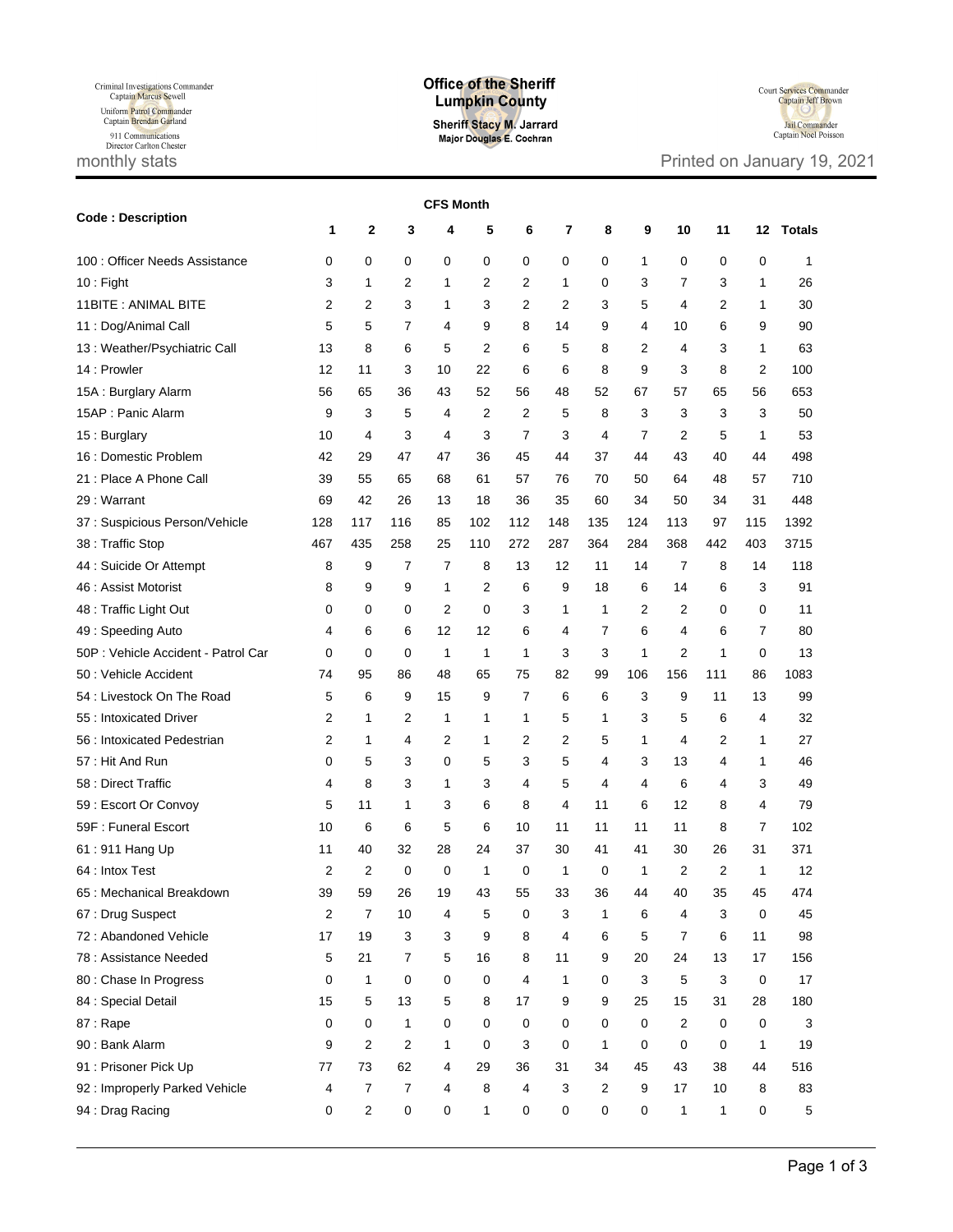| <b>CFS Month</b>                    |     |             |                |                |     |     |              |     |              |              |     |     |                |
|-------------------------------------|-----|-------------|----------------|----------------|-----|-----|--------------|-----|--------------|--------------|-----|-----|----------------|
| <b>Code: Description</b>            | 1   | $\mathbf 2$ | 3              | 4              | 5   | 6   | 7            | 8   | 9            | 10           | 11  | 12  | <b>Totals</b>  |
| 96 : Mental Subject                 | 0   | 0           | 0              | 1              | 2   | 2   | 2            | 0   | $\mathbf{1}$ | 1            | 2   | 0   | 11             |
| 99 : Stolen Vehicle                 | 4   | 2           | 2              | 3              | 1   | 4   | 6            | 3   | 9            | 7            | 5   | 2   | 48             |
| AD: Apparent Death                  | 1   | 4           | 6              | 1              | 3   | 0   | 3            | 1   | 1            | 1            | 1   | 1   | 23             |
| <b>AIRCRAFT: Aircraft Incident</b>  | 0   | 0           | 0              | 0              | 0   | 0   | 0            | 0   | 0            | 0            | 1   | 0   | 1              |
| AT EASE : At Ease Program           | 24  | 21          | 23             | 23             | 21  | 22  | 23           | 21  | 23           | 21           | 21  | 23  | 266            |
| <b>BENWAR: Bench Warrant</b>        | 13  | 0           | 0              | 0              | 0   | 0   | 0            | 0   | 0            | 0            | 0   | 0   | 13             |
| BOLO: Be On The Lookout For         | 10  | 19          | 16             | 13             | 18  | 20  | 17           | 16  | 24           | 20           | 19  | 20  | 212            |
| <b>CELL: Cell Phone Disconnect</b>  | 0   | 0           | 2              | 1              | 2   | 2   | 1            | 0   | 0            | 0            | 0   | 2   | 10             |
| CHCUS : Child Custody Exchange      | 2   | 2           | $\mathbf 0$    | 0              | 0   | 2   | 1            | 1   | 0            | 1            | 1   | 0   | 10             |
| CIV : Civil Papers                  | 118 | 164         | 80             | 3              | 1   | 212 | 104          | 133 | 86           | 97           | 89  | 98  | 1185           |
| <b>CRTRES: Criminal Trespass</b>    | 10  | 9           | 5              | 8              | 8   | 7   | 6            | 7   | 6            | 5            | 1   | 1   | 73             |
| CUS: Custody Dispute                | 0   | 3           | 2              | 3              | 7   | 1   | 3            | 0   | 1            | 0            | 3   | 2   | 25             |
| DISP : Dispute (Not Family Related) | 16  | 14          | 21             | 18             | 29  | 17  | 34           | 21  | 17           | 24           | 28  | 26  | 265            |
| <b>DIST: Disturbing The Peace</b>   | 19  | 13          | 12             | 25             | 21  | 16  | 27           | 12  | 20           | 27           | 25  | 7   | 224            |
| DTP: Damage To Property             | 8   | 12          | 18             | 5              | 16  | 15  | 13           | 14  | 16           | 6            | 7   | 15  | 145            |
| DUMP : Illegal Dumping              | 2   | 0           | 2              | 1              | 2   | 2   | 1            | 1   | 1            | 0            | 0   | 0   | 12             |
| FOLL : Follow Up                    | 120 | 61          | 52             | 46             | 58  | 106 | 50           | 67  | 64           | 79           | 55  | 81  | 839            |
| <b>FOUND: FOUND ITEM</b>            | 5   | 4           | 9              | 9              | 2   | 11  | 11           | 6   | 6            | 2            | 5   | 4   | 74             |
| FRA: Fraud                          | 4   | 10          | 4              | 13             | 13  | 13  | 14           | 8   | 10           | 12           | 11  | 11  | 123            |
| GAS : Gas Drive Off                 | 1   | 0           | 0              | 0              | 1   | 0   | 0            | 0   | 0            | 1            | 0   | 0   | 3              |
| GAS LK: Gas Leak                    | 0   | 0           | 0              | 0              | 0   | 0   | 0            | 0   | 1            | 0            | 0   | 0   | 1              |
| GSW: Gunshot/Stab Wound             | 0   | 0           | 1              | 0              | 1   | 1   | 1            | 1   | 0            | 0            | 0   | 1   | 6              |
| GSW: GunShot/Stab Wound             | 0   | 1           | 0              | $\mathbf 0$    | 0   | 0   | 0            | 0   | 0            | 0            | 0   | 0   | 1              |
| HAR: Harassment                     | 3   | 5           | $\overline{7}$ | $\overline{7}$ | 8   | 10  | 9            | 14  | 5            | 10           | 5   | 4   | 87             |
| HAZ: Hazard                         | 28  | 44          | 20             | 26             | 38  | 28  | 42           | 29  | 32           | 69           | 28  | 18  | 402            |
| JUV : Juvenile Complaint            | 2   | 3           | 3              | 3              | 4   | 5   | $\mathbf{1}$ | 1   | 2            | 3            | 3   | 4   | 34             |
| KEP: Keep The Peace                 | 13  | 12          | 13             | 9              | 15  | 11  | 15           | 12  | 18           | 12           | 16  | 13  | 159            |
| $LIT:$ Littering                    | 0   | 0           | 2              | 0              | 1   | 1   | 0            | 0   | 0            | 1            | 1   | 0   | 6              |
| LOI : Loitering                     | 1   | 2           | 1              | 3              | 3   | 0   | 0            | 2   | 0            | 2            | 2   | 0   | 16             |
| LOST : Lost Person                  | 0   | 0           | 0              | 1              | 0   | 1   | 3            | 1   | 0            | 0            | 3   | 1   | 10             |
| MIS: Missing Person                 | 2   | 2           | 3              | 6              | 3   | 3   | 3            | 2   | 5            | 5            | 6   | 2   | 42             |
| OD: Overdose Poisioning             | 0   | 0           | 0              | 2              | 6   | 3   | 5            | 2   | 3            | 3            | 5   | 3   | 32             |
| OD: Overdose/Poisoning              | 5   | 1           | 0              | $\mathbf 0$    | 0   | 0   | 0            | 0   | 0            | 0            | 0   | 0   | 6              |
| OTH: Other                          | 60  | 59          | 64             | 77             | 65  | 51  | 52           | 70  | 74           | 65           | 60  | 65  | 762            |
| RAD CK: Radio Check                 | 31  | 29          | 31             | 30             | 31  | 30  | 31           | 31  | 30           | 31           | 30  | 31  | 366            |
| RUN : Runaway Juvenile              | 2   | 3           | 1              | 2              | 0   | 4   | 2            | 4   | 4            | 6            | 2   | 0   | 30             |
| <b>SEARCH: Search Warrant</b>       | 0   | 1           | 0              | 0              | 1   | 2   | 3            | 2   | 1            | 0            | 0   | 1   | 11             |
| SHOP: Shoplifting                   | 0   | 2           | 5              | 3              | 3   | 3   | 4            | 4   | 3            | $\mathbf{1}$ | 3   | 1   | 32             |
| <b>SHOTS: Shots Fired</b>           | 11  | 3           | 12             | 6              | 16  | 15  | 18           | 6   | 11           | 20           | 13  | 6   | 137            |
| SIG35: SIGNAL 35                    | 3   | 0           | 1              | 0              | 0   | 0   | $\mathbf 0$  | 0   | 0            | 0            | 0   | 0   | $\overline{4}$ |
| STAT10 : Extra Patrol               | 259 | 227         | 328            | 166            | 159 | 445 | 166          | 203 | 195          | 213          | 222 | 230 | 2813           |
| STAT35: Meal Break                  | 4   | 7           | 4              | 0              | 0   | 0   | 0            | 0   | 0            | 0            | 0   | 0   | 15             |
| STAT5 : Report at Sheriff's Office  | 79  | 91          | 51             | 5              | 15  | 28  | 49           | 57  | 70           | 53           | 55  | 57  | 610            |
| THE: Theft                          | 23  | 13          | 13             | 16             | 18  | 26  | 20           | 31  | 27           | 19           | 22  | 14  | 242            |
| THR: Threats                        | 7   | 13          | 17             | 13             | 10  | 5   | 8            | 16  | 11           | 8            | 3   | 15  | 126            |
| TRE: Trespassing                    | 18  | 12          | 14             | 19             | 16  | 18  | 11           | 16  | 16           | 13           | 17  | 13  | 183            |